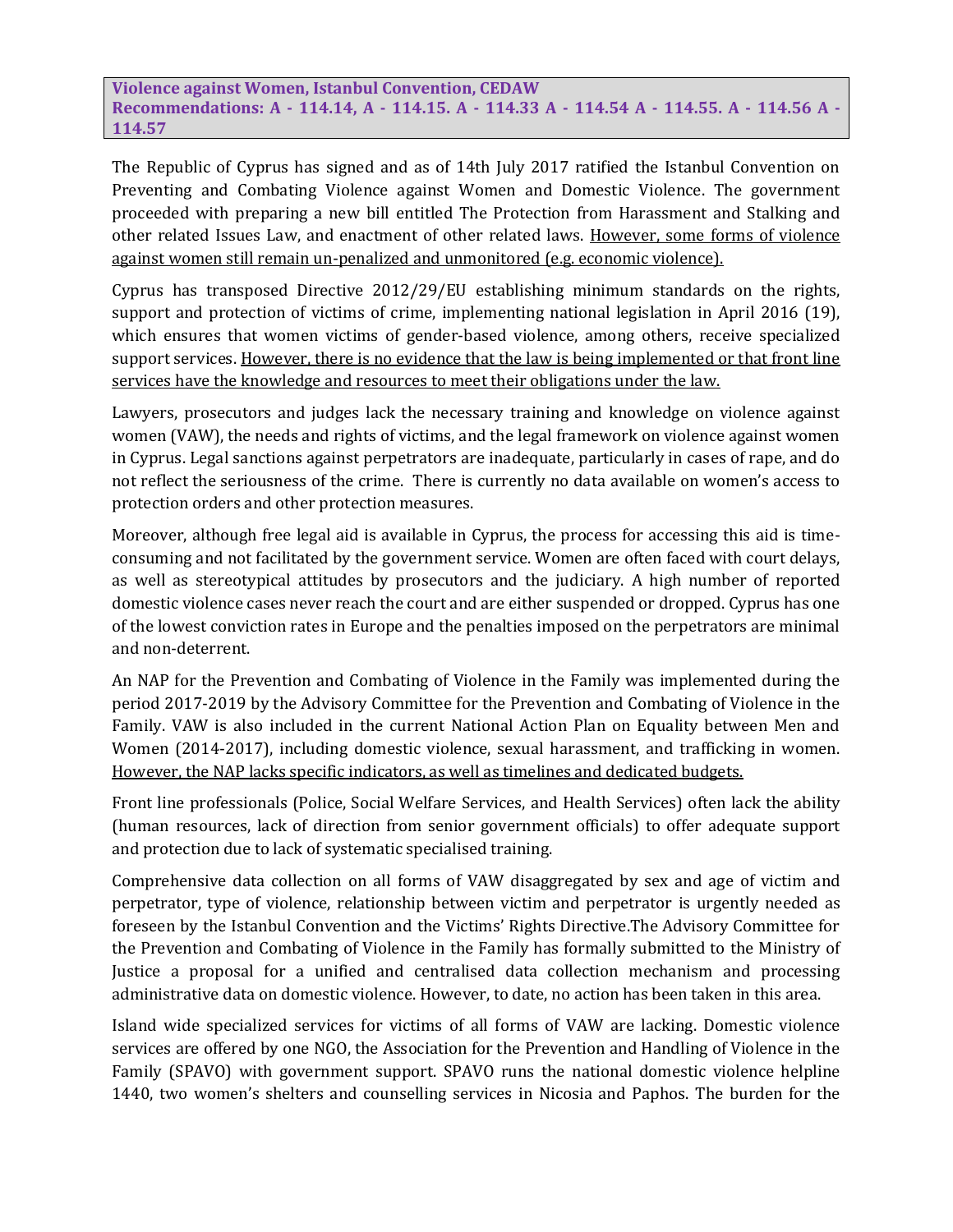provision of specialised support services to victims of violence as well as for securing the financial resources to ensure such services are sustainable falls to NGOs and volunteer organisations.

Cyprus lacks rape crisis centres or specialized services for victims of rape and sexual assault. Conviction rates in Cyprus are among the lowest in Europe, despite increasing reporting rates. Furthermore, awareness raising campaigns and/or other prevention programmes on sexual violence are not implemented at any level.

FGM and other harmful traditional practices, such as honour related violence and forced marriage, are not framed as issues in Cyprus, despite an increasing migrant population in Cyprus, and there is a lack of data on specific forms of harmful traditional practices.

Migrant women often do not have access to services or lack adequate specialised support due to cultural, economic and other barriers. It is essential to ensure that migrant women have access to information and culturally sensitive victim support services. It should be noted that the Cyprus government placed a reservation on Article 59 of the Istanbul Convention on Residence Status, which states that survivors whose residence status depends on that of a violent spouse or partner have the right to apply for a separate residence permit. According to the Ministry of Interior, the reason behind this reservation is a 'fear' on behalf of the government that migrant women will claim being victims of violence in order access residence permits in Cyprus. This is rooted in racist and sexist attitudes towards migrant women.

Primary prevention of VAW has been a neglected policy area in Cyprus, in favour of secondary prevention. Primary prevention should be targeted through the educational system, since it is one of the primary transmitters of traditional cultural and social norms that are conducive to violence against women.

## **Recommendations**

- Monitoring of the implementation of the Directive 2012/29/EU is needed and the associated services (governmental and NGOs) should be informed of the directive and the public should have knowledge of and access to their rights.
- Ensure immediate access to free legal aid and the issue of protection measures.
- Strengthen and support multi-agency and multidisciplinary co-operation involving all relevant stakeholders including women's organizations and NGOs.
- Ensure appropriate and sustainable funding for the implementation of policies against gender-based violence and the operation of services.
- Systematic training of the professionals is necessary and VAW should be integrated in both initial training as well as continuous vocational training.
- The government should ensure both general and specialist victims support services are available to meet the needs and provide better support of all groups of women.
- The Government should push forward the proposal of the Advisory Committee for the Prevention and Combating of Violence in the family to establish a unified and central data collection system on VAW.
- Secure the rights of migrant women and immediate lift the reservation of Article 59 of the Istanbul Convention.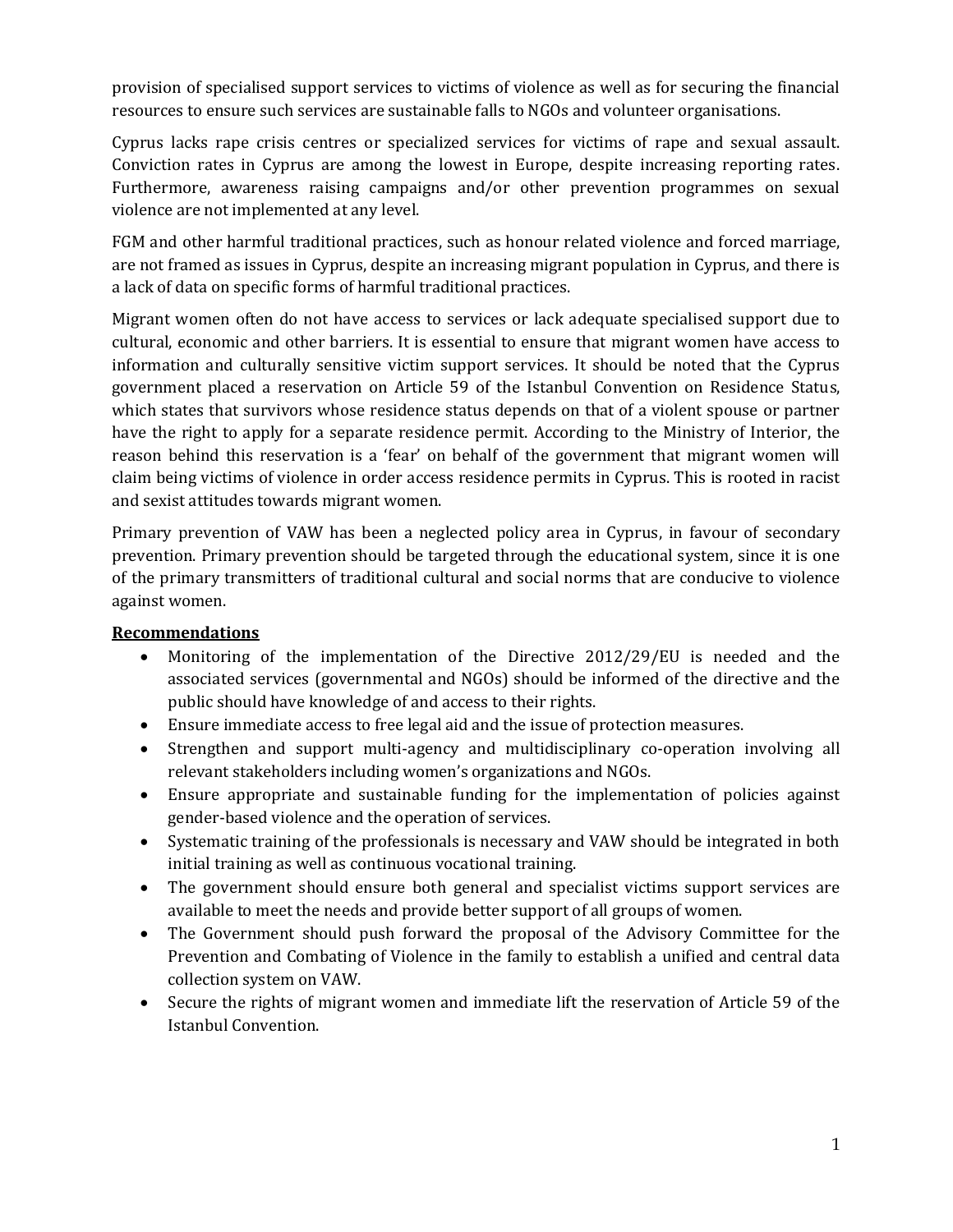**Institutional Mechanism National Machinery for Women's Rights Recommendation: A - 114.22**

No steps have been taken to strengthen the NMWR in line with the recommendations. Although the structure has changed somewhat with the appointment of a Commissioner for Gender Equality, we feel this development to be inadequate as the Commissioner does not have a clear mandate with executive powers, or sufficient human and financial resources.

#### **Recommendations**

- The Government should strengthen the National Machinery for Women's Rights with financial and human resources with expertise in gender equality and women's rights.
- The Government should reconsider the establishment of a unified governmental body for the promotion of women's rights, with the allocation of adequate human and financial resources. Such a body should have executive powers and a clear mandate for the promotion of women's rights and gender equality policy in Cyprus.

**Education and Employment Recommendation A - 114.28 A114.36 A114.38 A 114.39**

#### **Education**

Research shows (Mediterranean Institute of Gender Studies - MIGS 2018) that gender stereotypes can be witnessed in everyday settings, including the school environment. They can be projected by teachers and school peers, reinforced by curricula and even come across in the way that information about study fields and occupations is presented to boys and girls.

Parents and teachers are more likely to expect boys, rather than girls, to pursue paths in Science,Technology, Engineering and Mathematics (STEM) subjects, regardless of their level of academic performance. Conversely, girls are expected to follow paths that focus on care-giving and are people-oriented.

In tertiary education, the educational choices of men and women continue to be highly segregated. Women opt for the fields of education, health and welfare, humanities and arts, while men dominate in engineering, manufacturing and construction. The fields of science, mathematics and computing show more of a gender balance with 53.6% women and 46.4% men.

Women are still severely underrepresented in scientific research centres and educational decisionmaking. While women represent the majority of teaching personnel in pre-primary, primary and secondary education, in tertiary education the majority of teaching personnel are men (59.1% men and 40.9% women). Furthermore, in all educational levels, in 2009/2010 the majority of headmaster/headmistress positions are held by men. In scientific research, women are underrepresented in all fields and particularly in natural sciences, engineering and technology, the medical and agricultural sciences. While 51% of university degree holders and 40% of postgraduate degree holders are women, this number is reduced to 28% among PhD holders.The issue of gender balance in decision-making in education is not explicitly addressed by the MoEC's Strategic Action Plan on Gender Equality.

Research carried out by MIGS (2008, 2011) among adolescents showed that there is a high tolerance for gender based violence, and that this is directly linked to negative gender stereotypes and discriminatory attitudes towards women. Despite the importance of creating strategic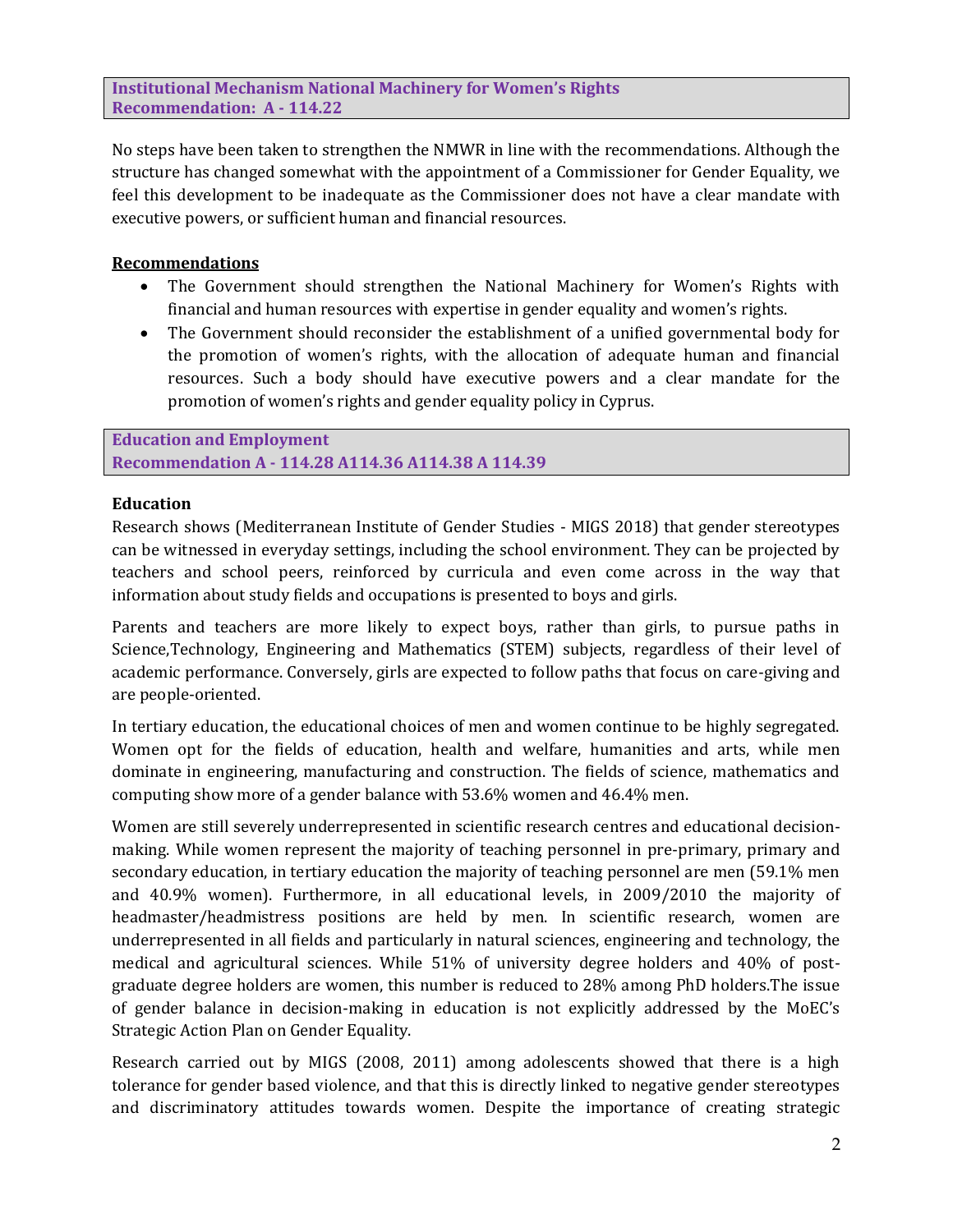approach to adolescents and young adults on the prevention of gender-based violence and the promotion of gender equality, this dimension has largely been ignored by those involved in policy formulation and implementation in relation to education.

Sexuality education is not regulated by law in Cyprus however, Cyprus has signed and ratified a number of international and European conventions, agreements and treaties which promote and secure the right of children to sexuality education.

Sexuality Education is included in the Health Education curriculum as a thematic area frame "Family Planning – Sexual and Reproductive Health". Sexuality education is mandatory since September 2011 when it was incorporated in the health education curriculum, however, there is no monitoring and evaluation system in place and as a result, there is no evidence that this is applied in practice. There are also still substantial gaps in the inclusion of issues related to gender and gender equality in the curriculum at all levels of education. Although the Ministry of Education and Culture also has a Policy on Sexuality Education, and the Health Education Program is considered to be an outstanding program in theory, sexuality education is insufficiently and inadequately implemented.

## **Recommendations**

- Targeted measures to promote a gender balance in decision-making in education at all levels;
- The monitoring and evaluation of recent educational reforms and policies in the area of education should be a priority, in order to assess whether challenges are indeed being effectively addressed;
- More funding for research in the field of gender and education to enhance our understanding of gender-related challenges and feed into policy formulation and implementation;
- Systematic teacher education on gender equality and gender mainstreaming should be mandatory for teachers at all levels. Training on gender equality should be included in basic teacher-training at all levels and in all subject specialisations, as well as further training, incorporating experiential learning methods.

## **Employment**

As a consequence of gender segregation in subject choices, gender segregation is well entrenched in the Cypriot labour market. The fields of education, health, social welfare, administrative services are highly 'feminized', respectively with 75.6%, 70.5% and 62.4% of female employees. Men tend to concentrate in water supply and waste management (94.7%) and construction (92.3%). There is also a striking concertation of women in professions which require little or no expertise. About 2/3 (64.4%) of working women are employed in elementary professions (i.e. cleaners, helpers, support personnel) clerical and administrative positions or sales jobs.

Women are also underrepresented in decision-making positions in all sectors, including those in which employees are predominantly female (such as education and health). Cypriot women are underrepresented on the boards of listed companies (11% of members and 5% of chairpersons) as well as in management positions within public administration (27% of level-1 administrators and 36% of level-2 administrators), as well as in trade unions representations of all sectors and levels.

Gender segregation in the labour market is the result of gendered choices in education, which are influenced by traditional social expectations and gender stereotypes. Gender segregation in choices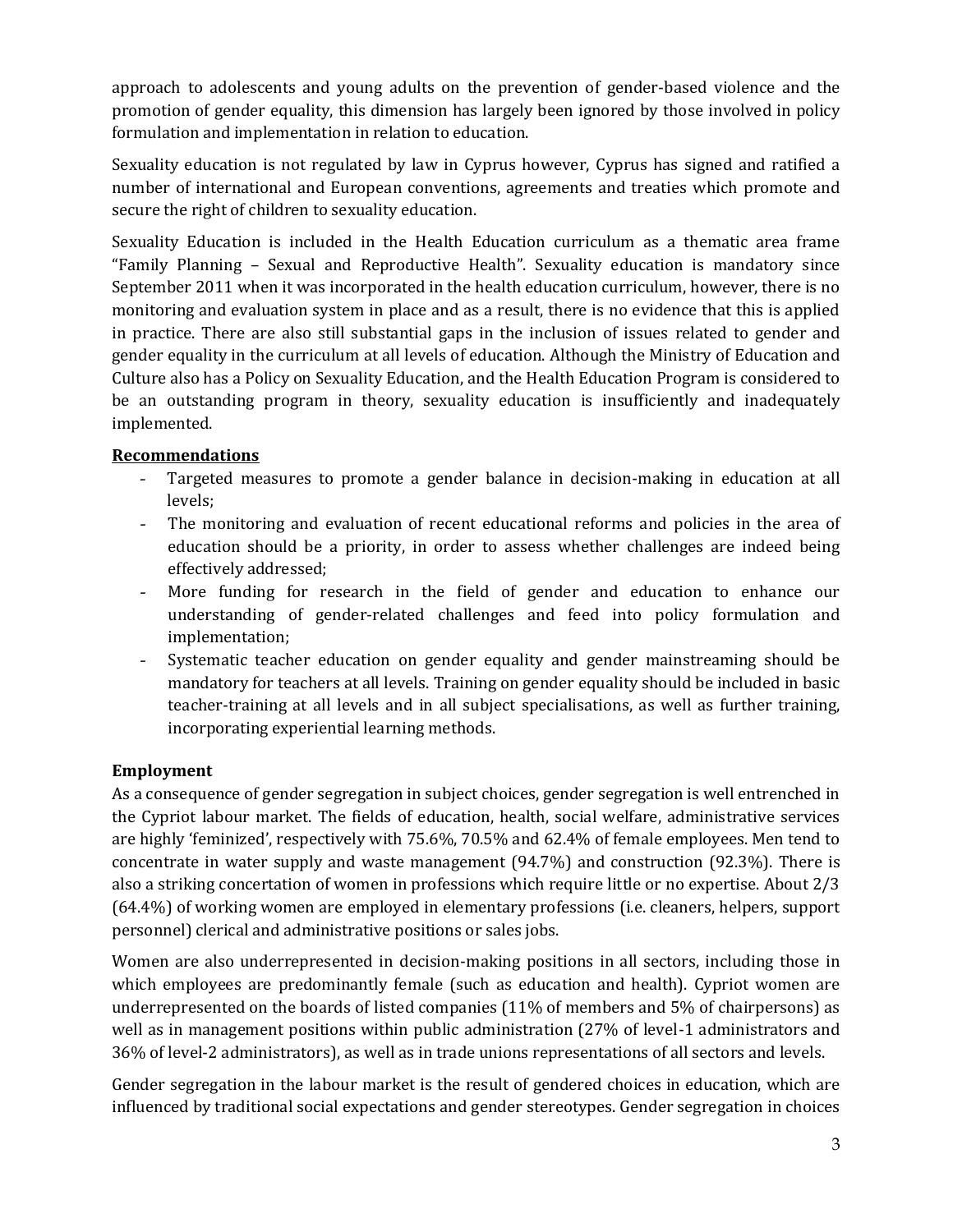of study at secondary-school level mirrors that in tertiary education and employment, and has a negative impact on the employment status of each gender.

Despite the high levels of educational attainment among women , this has not translated into increased upward mobility of women in the labour market. Only 22% of managerial positions in Cyprus are held by women compared to the EU-28 average of 35%, and 16% of employed women work part-time.

The application of the relevant law on maternity leave in Cyprus have a negative impact on the development of women's careers, and women are often penalised and discriminated against due to pregnancy and maternity, particularly in the private sector. Measures to reconcile work and family life are insufficient and services for childcare and care of other dependents are costly and nonaccessible.

The inspection mechanisms for the enforcement of the equal pay for equal work and equal treatment lacks the pursuance of ad hoc investigations without the filing of any complaint. Currently for an inspection to be triggered a specific complaint must be submitted. This imposes on the complainant three important burdens:

a) to be able to know that she was the victim of inequality,

b) to be able to know where and how to file a complaint, and

c) to run the risk of being "mirrored" by her employer that she has triggered the inspection (especially in a small private business).

#### **Recommendations**

- The state needs to support families with the development of public/community childcare facilities and develop satisfactory programs and infrastructures for the caring of children and other dependents.
- Measures need to be taken to deal effectively with the *causes of wage gap*, such as gender segregation in academic and career choices, the exploitation of female labour as cheap labour by employers, and the promotion of 'flexible forms of employment' as a solution to lack of social protection systems;
- Adopt robust monitoring and implementation mechanisms of relevant legislation as well as indicators (of impact) following the implementation of measures to eliminate the wage gap and provisions related to maternity and pregnancy.

**Political and Public Life Recommendations: A - 114.34. A - 114.74.**

There has been an increase in women actively involved in politics in Cyprus, but progress has been slow and women are still severely underrepresented in Government.

Cyprus is among the bottom three European Union countries when it comes to representation of women in politics. According to the latest Gender Equality Index published by EIGE, Cyprus has a score of only 24.7 points (out of 100) in the domain of power compared to the EU average of 48.5 points. Although the proportion of women in parliament increased from 12.5% to 17.9% in 2016, the rate of progress remains glacial. In 2017, the proportion of women senior ministers was the second lowest in the EU at 8.3%. The incremental increases in the rates of female participation in decision-making cannot be defined as an upward trend because the difference in real numbers is so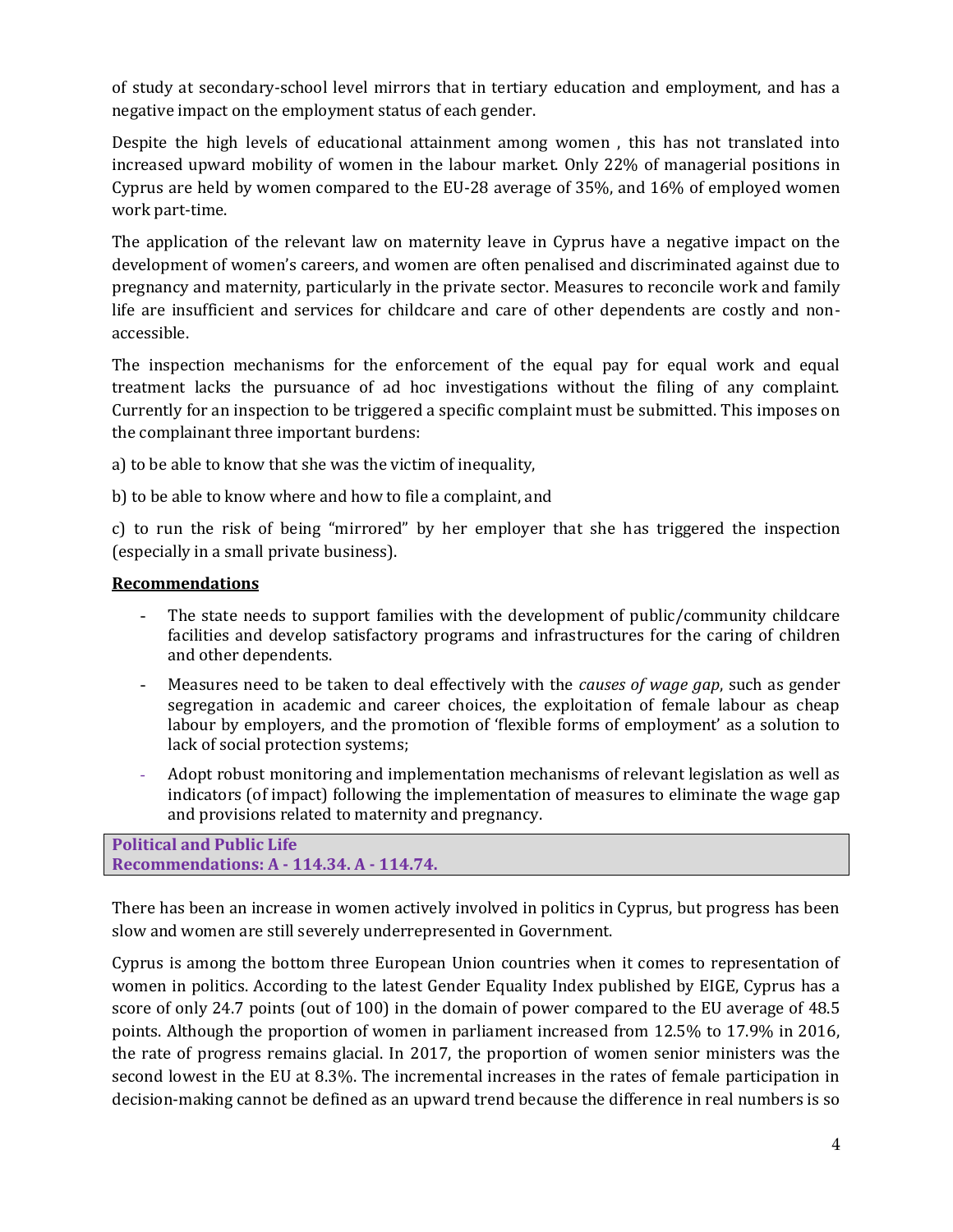small. There is currently only one Cypriot woman MEP out of 6 members (16.6%), and only 4 mayors out of 39 (10%).

In the private sector in Cyprus women hold only 22% of senior managerial positions in the business sector. Furthermore, their salaries are much lower compared to those of men in similar positions. The various measures that have been taken to improve the balance of women and men in decision making positions in public and political life were mainly actions of NGOs. There is an urgent need for an amendment to the Cyprus Constitution for enabling the passing of the law for implementing quotas for women participation in politics and in decision and policy making positions. A recent decision of the Supreme Court of Cyprus found the enactment of such a law as unconstitutional.

#### **Recommendations**

- The adoption of a national strategy for the promotion of equal representation of women and men in decision-making with the participation of all relevant stakeholders including NGOs andwomen's organisations, youth organisations, political parties, and the media. All measures require regular monitoring and intermediary targets.
- The introduction of legislative measures to allow for positive action measures, including quotas, to promote gender balance in decision-making at all levels and sectors.
- Systematic awareness campaigns targeting the public on the importance of the participation of women in politics and in decision and policymaking systems, and to encourage public dialogue and debate on the issue.

# **Quotas**

The Cyprus Government, as well as political parties, have failed to promote and implement positive action measures such as quotas, even on a temporary basis to accelerate de facto equality between women and men. The measures described in the government report do not fulfil the spirit and scope of the Convention and have not shown to promote substantive equality in Cyprus.

For example, the Cyprus Government does not support the adoption of quotas to address the gender imbalance in politics or on the boards of publicly listed companies, despite European level initiatives toward this end. In 2016, a bill was enacted introducing quotas for the participation of women on the boards of semi-government organizations, to ensure that 30% of either sex will be represented on the Board of Directors, [an amendment of the Certain Legal Entities of Public Law (Appointment of the Board of Directors) Law, 1988 (L. 149/1988)]. The President of theRepublic referred it to the Supreme Court on grounds of unconstitutionality and the Court unanimously ruled that the law violated the principle of equality as foreseen in the Constitution.

## **Recommendations:**

- The Government should consider introducing legislative measures for the introduction of positive action measures for the advancement of de facto gender equality in Cyprus;
- The House of Representatives should follow up on the Supreme Court decision on the introduction of quotas for gender balance on the boards of semi-government organisations, and make the necessary amendments to ensure its constitutionality.

## **Peace process**

The process for a National Action Plan for Women Peace and Security began in October 2017 with the Office of the Commissioner for Gender Equality sending an invitation to tender for drafting the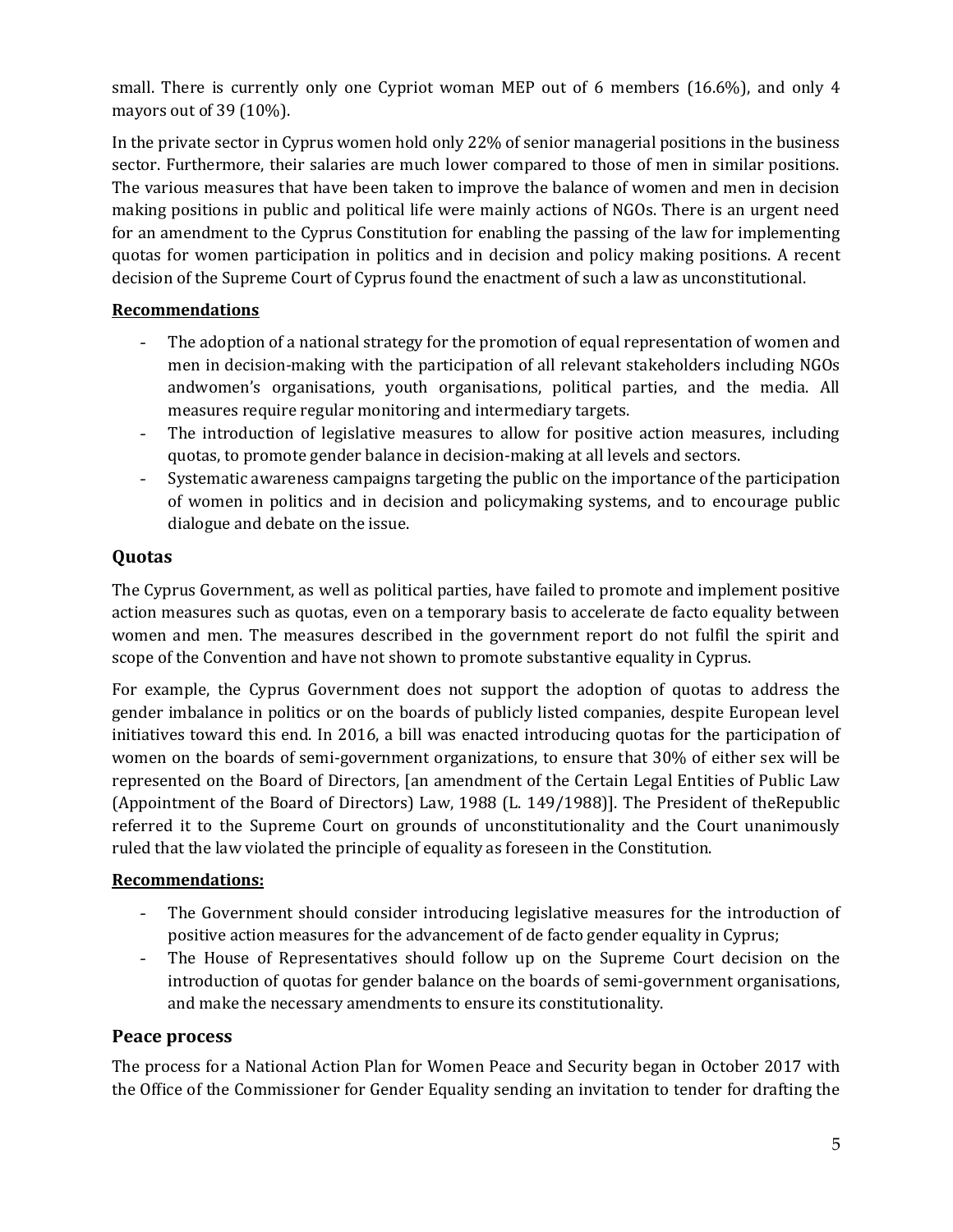relevant National Action Plan to 5 relevant parties with an exceptionally tight time-frame. The final draft of the WPS NAP was submitted to the Commissioner's office early in 2018 but throughout the process there has been no transparency, nor has there been any civic engagement or talk of substantial civic engagement; a prerequisite for a successful sustainable NAP.

#### **Recommendations**

- Fully implement UNSCR 1325 through the adoption of a national action plan in consultation and cooperation with all relevant stakeholders and particularly women's organisations and NGOs.
- Encourage and provide support, including financial support, for peace-building efforts of civil society, and particularly women's organisations

# **Trafficking in Women Recommendations: A - 114.64. A - 114.65A - 114.66. N - 114.67. A - 114.68. A - 114.69. A - 114.70.**

An overarching and critical issue when talking about trafficking in persons in Cyprus is the lack of strategic planning from the government. Since 2005, to date, several National Action Plans (NAPs) have been drafted and implemented, to limited success, as these were not based on a solid strategic framework. Amongst the many key benchmarks which Cyprus currently lacks, are a) timelines after which NAPs should be reviewed, revised and evaluated, b) implementation steps as well as c) a clear delineation of responsibilities and tasks amongst governmental bodies / departments. Despite positive moves forward in combating trafficking in persons, the first step should be the evaluation of these to properly assess the status quo.

**Prevention**: More actions should be designed in relation to prevention, especially regarding demand and supply. This could be done though bilateral agreements between Cyprus and the countries of origin. At the same time front-line officers (entry points) should receive better training on the issue so they can be proactive in recognising and dealing appropriately with the victims. With regards the demand side of trafficking, although Cyprus has criminalized the use of any service from victims of trafficking provided that the user can reasonably assume that s(he) is using victims of trafficking, we are calling for the amendment of the specific article since the '*reasonable assumption*' cannot be prove in court. It is with no surprise that since 2014, the specific article was never been activated. Currently such amendment is on hold with the Human Rights Committee of House of Representatives.

*Protection*: Although positive steps have been taken throughout the years, the protection of the victims remains a weak area in combating trafficking in persons in Cyprus. The adoption of the referral mechanism has meant that victims are more easily referred across the services that exercise competence on this issue. Although, trainings on the implementation of the referral mechanism are currently taking place with front line officers, however, there is no evidence that the process uses a holistic, victim-centred approach, rendering the victims vulnerable and disempowered.

*Prosecution:* This aspect is highlighted in a number of reports such as the Trafficking in Persons Report of the US State Department or the Report drafted by the Group of Experts of Trafficking in Human Beings of the Council of Europe. The main issue in terms of prosecution of THB is the need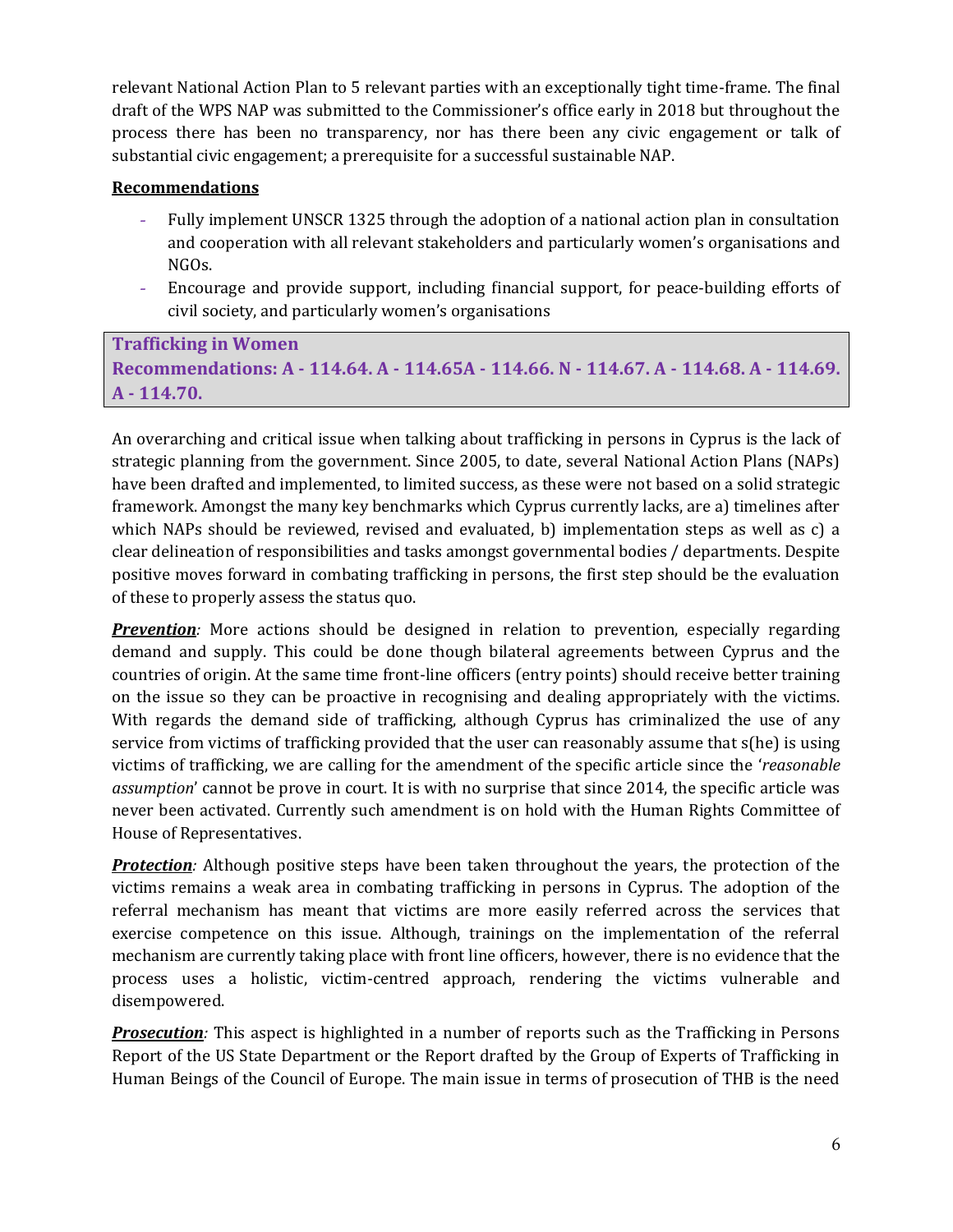for judges and prosecutors to receive training on the issue of trafficking in persons, as well as reducing overall delays in the justice system.

*Partnership:*Civil society organisation has strongly recommended that primary responsibility for the coordination of anti-trafficking actions be transferred from the Ministry of Interior to the Ministry of Justice and Public Order. The issue of trafficking is deeply gendered and has far more to do with justice and human rights than migration, and should therefore be rightfully brought under the remit of the Ministry of Justice and Public Order.

Protocols of collaboration between NGOs and the state have yet to be developed. This is an urgent issue that needs to be addressed so that there is clarity in the roles and responsibilities facilitating both state and civil society to more adequately offer support to the victims. As an illustration of the limited effectiveness of NAPs that lack a foundation of strategic thinking, we draw attention to the fact that 3 out of the 4 NGOs tasked with collaborating on the appointed multidisciplinary group quit before making any discernible impact. The set up was simply unsustainable due to the power imbalance experienced among the partners. We recommend that the relationship between the government and NGOs should be placed on an equal footing, all the while crucially prioritizing and strengthening the position of the victims of trafficking.

**Domestic Workers**: Another issue of major concern would be that of trafficking in women for the purpose of labour exploitation and particularly domestic work. Although domestic workers play a crucial role in society, due to the isolated and unregulated setting of their work, they are especially vulnerable to abuse, violence and exploitation. Migrant domestic workers mostly live in the private households of their employers and many report physical, psychological and sexual abuse and exploitative work conditions. They are often overworked and underpaid, have their personal documents such as passports and travel documents confiscated, report restrictions in freedom of movement, and have their pay withheld in order to pay off "debts" related to their recruitment and transportation. Such exploitation is highly under-reported and authorities do not necessarily recognize and identify cases of trafficking. It also important to note that private households are protected by household asylum and labour inspectors are therefore not able to inspect the working conditions of domestic workers. Another major issue of concern is that private employment agencies, most often used by employers to employ domestic workers, are not regulated and are reportedly involved in trafficking networks.

The Cyprus Government responded positively to a joint call by the NGOs KISA and the MIGS and did vote in favour of the Convention on Domestic Work by the ILO. However, this was not followed by ratification.

#### **Recommendations**

- The development of a national strategic framework on trafficking in human beings based on robust evaluation of previous NAPs and the drafting of new targeted NAP based on the vision of the strategic framework;
- The House Committee on Human Rights of the Cyprus Parliament to move forward the legislative amendment of the paragraph related to the criminalization of the demand side of trafficking;
- The actual implementation and evaluation of the National Referral Mechanisms in order to identify its strengths and weaknesses;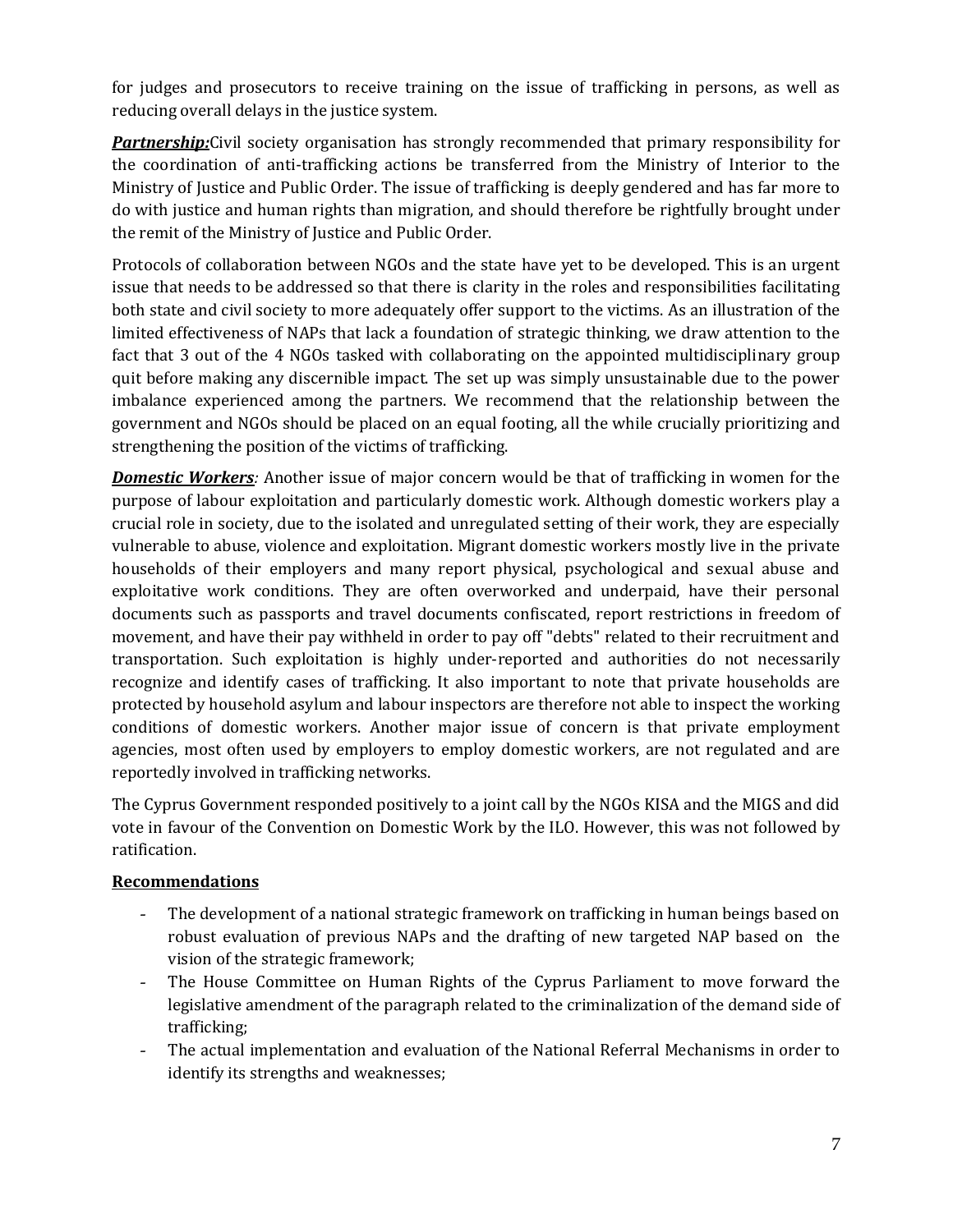- Introduce systematic mandatory training of judges and prosecutors on the issue of trafficking in human rights and gender equality;
- The immediate ratification of the ILO Convention on Domestic Work.

# **Sexual and Reproductive Health and Rights Recommendations: A - 114.77. A - 114.78.**

In Cyprus there is a strong lack of choice, accessibility and affordability of contraception for all women, especially young girls and vulnerable groups, migrants and domestic workers. The contraceptive methods available in Cyprus are limited to the male condom, few brands of combined oral contraceptives, the Intra-Uterine Device (IUD), and hormonal Intra-Uterine Systems (IUS). These are not available in state hospitals but only through private clinics, pharmacies at market prices. Diaphragms, injectable hormonal contraception, mini-pills, femidoms, and other modern contraceptive options are not available in Cyprus. This scarcity of options provided regarding family planning, sexual protection and contraception is likely to affect the prevention of Sexually Transmitted Infections (STIs) and unwanted pregnancy, and have adverse effects on quality of life for many women and girls. Teenage girls do not have access to contraceptive methods beside condoms or any medical and counselling services without the consent of their parents. Furthermore, there are no youth friendly SRHR services available for young people.

*Abortion:*After many attempts, discussions and lobbying by a number of NGO's and members of the Cyprus Women's Lobby, on March 30th, 2018 the Cyprus Parliament passed with an overwhelming majority, a new law consisting of amendments of the existing law for the termination of pregnancy within the penal code. This was voted in with 33 votes in favour, 8 against and 5 abstentions. It gives women the right to terminate a pregnancy before week 12 of gestation under certain conditions, which are described below.

Abortion in Cyprus is regulated under the Penal Code (Article 169A), which was recently amended to allow pregnancy to be terminated with the consent of the pregnant woman, by a medical doctor, gynaecologist-obstetrician, and an anaesthesiologist, both registered as medical practitioners, at a registered medical unit before week 12 gestation, in cases the pregnancy is a result of rape or incest, in cases where there is evidence ofabnormalities of the foetus; and if there is an unavoidable risk to the life of the pregnant woman, or a serious risk to her physical and mental health.

Abortion services are not provided at the state hospitals. The only viable option for obtaining abortion services is through the private sector at a relatively high market price. In addition no proper pre- and post- abortion counselling services are currently available, either in the public or private sector.

No statistical data is available in Cyprus regarding a series of issues related to Sexual Reproductive Health and rights including abortion, unwanted pregnancies, STIs, contraception and others for women and girls.

In 2017, a National Strategy for the Children's Rights in Health (2017 – 2025) was developed by the Ministry of Health, and approved by the Cabinet. However, like many National Action Plans in place and strategies, it lacks specific indicators, an appropriate monitoring and evaluation system for its implementation, timelines and dedicated budgets. There are no protocols on family planning and modern contraceptive services currently available, although the Ministry of Health declared plans to develop them in the near future as part of a wider reform of the healthcare sector. There is no evidence whether trainings are provided to health care professionals on SRHR issues.